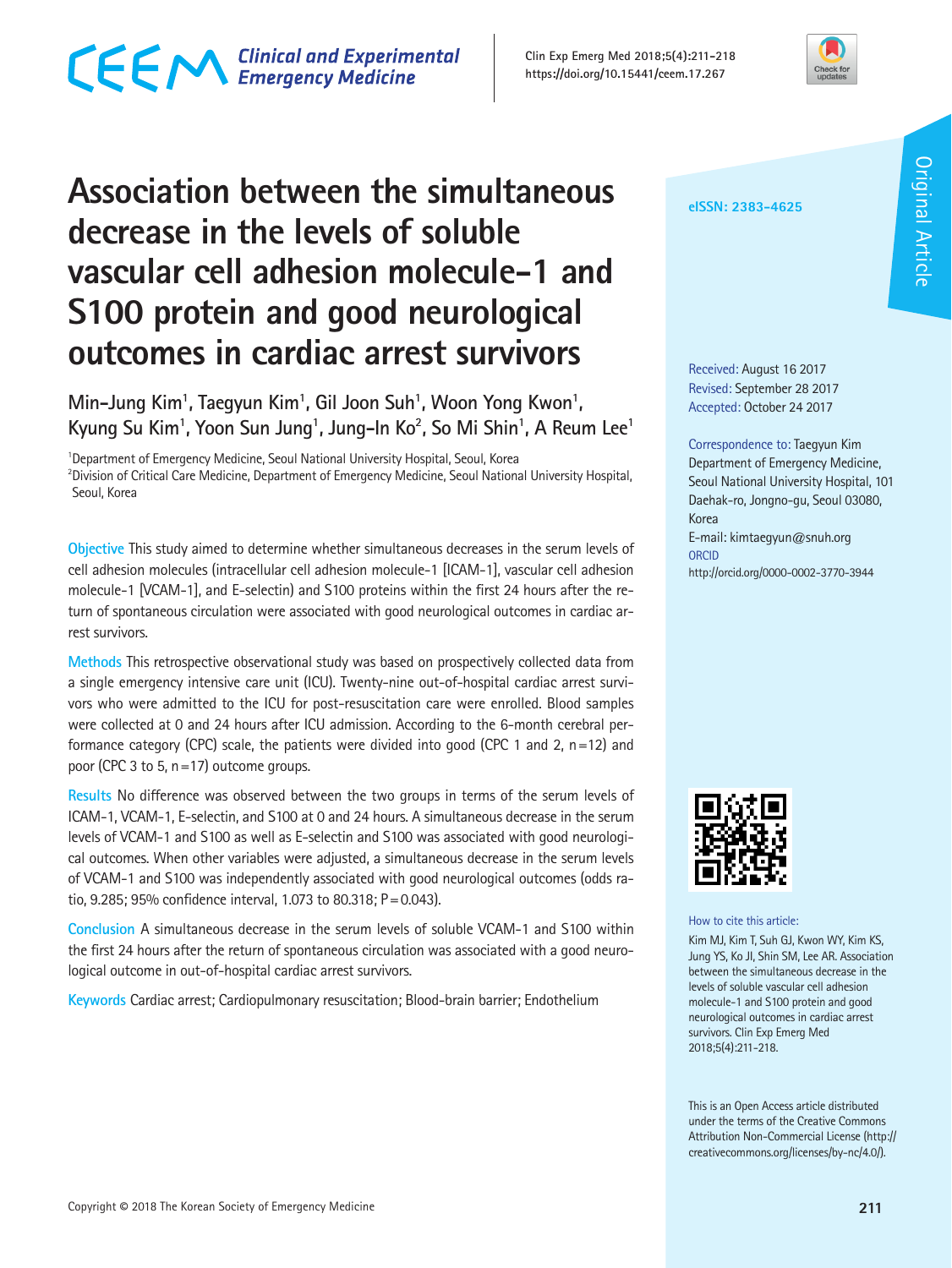#### **Capsule Summary**

#### **What is already known**

*Blood-brain barrier (BBB) injuries occur in individuals with post-cardiac arrest syndrome, and endothelial dysfunction is significantly related to BBB injuries. S100 protein is a potent marker reflecting BBB injuries. However, its role is limited because the serum levels of S100 protein increases in individuals with various diseases other than cardiac arrest.*

#### **What is new in the current study**

*A simultaneous decrease in the serum levels of protein markers in individuals with endothelial dysfunction (vascular cell adhesion molecule-1) and neuronal injury (S100 protein), which reflects the recovery from BBB destruction, is associated with good neurological outcomes in out-of-hospital cardiac arrest victims.*

#### **INTRODUCTION**

Out-of-hospital cardiac arrest is often fatal, and it has become an increasing social problem, with 4 to 5 million cases per year worldwide.<sup>1</sup> The survival rate of patients with cardiac arrest in Korea is 3% to 4%, and only 1.1% of all patients have good neurological outcomes (cerebral performance category [CPC] 1 and 2).<sup>2</sup>

Most patients who are successfully resuscitated from cardiac arrest are subjected to post-cardiac arrest care. Post-cardiac arrest syndrome (PCAS) is primarily due to global ischemia-reperfusion (IR) injury after successful resuscitation from cardiac arrest. During post-cardiac arrest period, microcirculatory endothelial dysfunction leads to the development of brain injury and multiple organ failure.<sup>3</sup>

The blood-brain barrier (BBB) is a diffusion barrier that blocks the entry of most compounds from the blood to the brain. The BBB consists of three components of the brain microvasculature: endothelial cells, astrocyte end feet, and pericytes.<sup>4</sup> When the BBB is damaged, possible neurotoxic materials from the circulating blood can enter into the central nervous system, leading to neuronal injury.5,6

Several markers used in predicting BBB injury in cardiac arrest victims were investigated, and S100 protein is a known potent marker, $7-10$  which is a part of a large family of calcium-binding proteins.<sup>11,12</sup> Although this protein is found in the glia and Schwann cells, it is not brain specific. It is found in other various cell types, such as adipocytes, melanocytes, skeletal muscle cells, and myoblasts.13 Moreover, the elevated serum levels of S100 protein have been observed in various diseases, such as type 1 diabetes mellitus, Alzheimer's disease, ischemic stroke, and traumatic brain injury.<sup>14-17</sup> Therefore, despite the studies on the relationships between serum S100 protein levels and neurological outcomes in cardiac arrest patients,<sup>14,15</sup> the role of S100 protein in BBB destruction, particularly in IR injury, in cardiac arrest survivors has not been fully elucidated.

Endothelial dysfunction increases vascular permeability and promotes endothelium–leukocyte interactions resulting in systemic inflammation, which involves the activation of cell adhesion molecules, including vascular cell adhesion molecule-1 (VCAM-1), intracellular adhesion molecule-1 (ICAM-1), and E-selectin.11,18 BBB destruction is closely related to endothelial dysfunction.19 Previous studies have shown that endothelial injury and BBB destruction occur in individuals after cardiac arrest and are associated with neurological outcomes.<sup>1,11,20</sup> Another study has shown that the simultaneous increase in plasma markers involved in endothelial activation and neuronal injury is associated with persistent delirium in critically ill patients.<sup>12</sup> However, no study on the relationship between endothelial injury and neurological outcomes in cardiac arrest individuals has been conducted.11,18,21

In summary, an elevated level of S100 protein is not brain specific. However, it can be brain specific in individuals with BBB injury. Elevated levels of soluble cell adhesion molecules (ICAM-1, VCAM-1, and E-selectin) can help identify the degree of endothelial dysfunction, which is associated with BBB injury. Therefore, the degree of BBB injury can be identified based on the level of S100 protein along with the levels of soluble cell adhesion molecules.

We hypothesized that BBB destruction would contribute to the ongoing brain injury and poor neurological outcomes of cardiac arrest survivors, and the severity of BBB destruction can be identified based on the serum levels of S100 protein and soluble cell adhesion molecules. Thus, this study aimed to investigate whether simultaneous changes in the serum levels of S100 protein and soluble cell adhesion molecules (ICAM-1, VCAM-1, and E-selectin) within the first 24 hours after the return of spontaneous circulation (ROSC) were associated with the neurological outcomes in cardiac arrest survivors.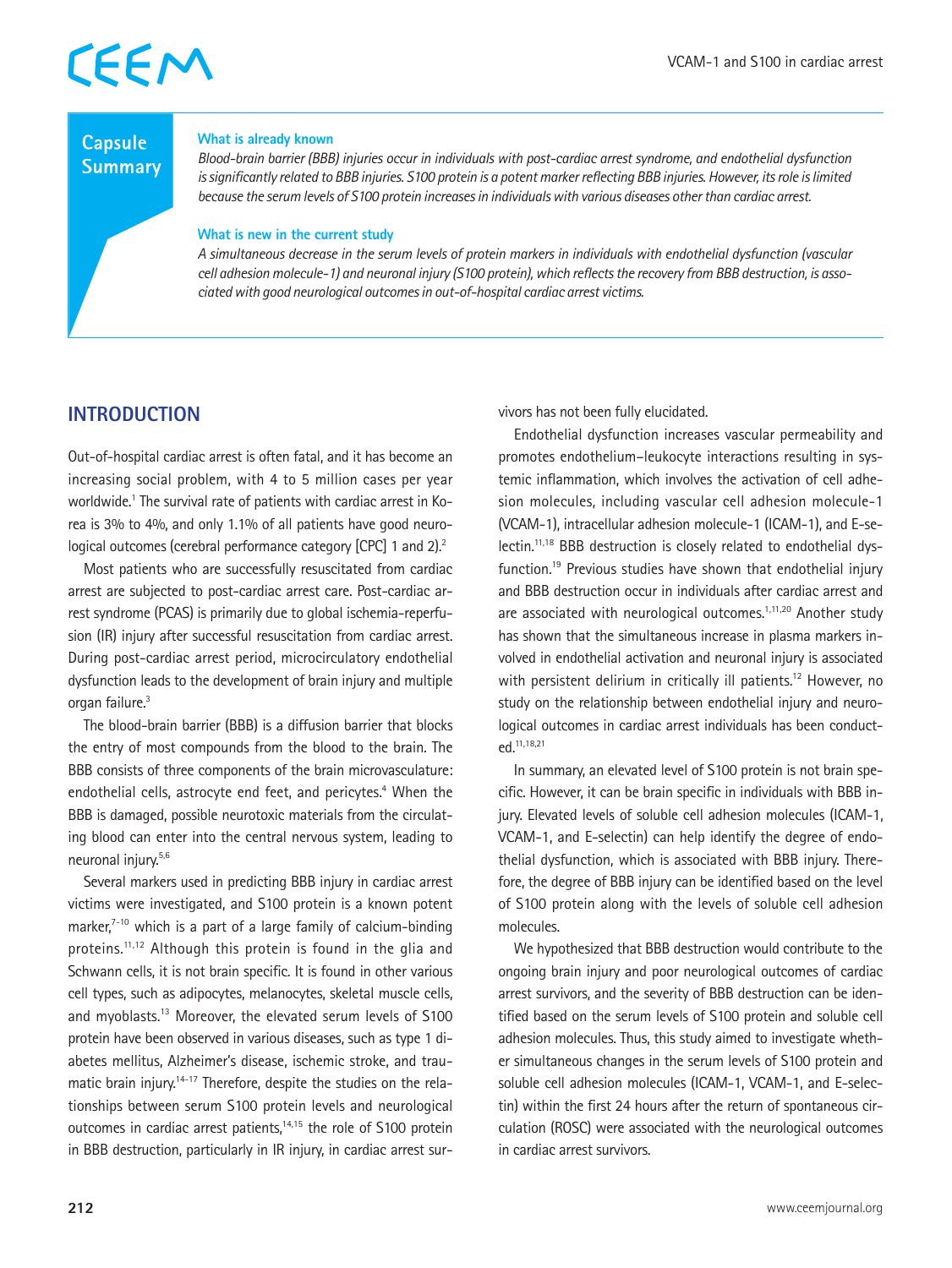#### **METHODS**

#### **Study setting and design**

This retrospective observational study was based on prospectively collected data and approved by the institutional review board of Seoul National University Hospital (1702-155-836). This study was conducted between March 2013 and December 2015 at the emergency medical center of Seoul National University Hospital, Seoul, Korea.

We collected data and blood samples from out-of-hospital cardiac arrest survivors who had been admitted at the intensive care unit (ICU) for post-resuscitation care. Patients who collapsed due to cardiac causes were included. A written informed consent was obtained from each patient's next of kin, and subsequently, if the patient regained consciousness, another consent was obtained from the survivor.

Patients who met any of the following criteria were excluded: patients aged under 18 years and admitted due to non-cardiac causes, including trauma, intoxication, drowning, and hanging, and those with prior advanced directives for Do Not Resuscitate, no written informed consent, insufficient blood samples, and loss of follow up after 6 months.

#### **Clinical management**

Hemodynamic support was provided to patients based on an early goal-directed therapy immediately after admission. Two or more electroencephalogram and, if necessary, brain magnetic resonance imaging tests were performed to evaluate complications and predict prognosis. All patients without contraindications (hemorrhage, fatal arrhythmia, hemodynamic instability, and sepsis) were subjected to targeted temperature management (TTM) in which the core body temperature was maintained at 33˚C for 24 hours, followed by rewarming (0.25˚C/hr).

Upon ICU admission, demographic data were collected. The Acute Physiology and Chronic Health Evaluation II (APACHE II) score was obtained based on the data collected within the first 24 hours of admission. Blood samples were collected at 0 and 24 hours after admission.

#### **Enzyme-linked immunosorbent assay**

The serum levels of ICAM-1, VCAM-1, E-selectin, and S100 protein were measured using the enzyme-linked immunosorbent assay (ELISA) in duplicate. The Human ICAM-1/CD54 Allele-specific Quantikine ELISA Kit (DCD540; R&D Systems, Minneapolis, MN, USA), Human sVCAM-1/CD106 Quantikine ELISA Kit (DVC00, R&D Systems), Human sE-Selectin/CD62E Quantikine ELISA Kit (DSLE00, R&D Systems), and Human S100 ELISA Kit (MBS2503148; MyBioSource Inc., San Diego, CA, USA) were used, respectively.

CEEM

#### **BBB recovery data**

Parameters that can be used as a basis for BBB recovery were defined as follows: -ΔS100 protein at 24 hours if S100 protein at 24 to 0 hours was less than 0; -ΔICAM-1 at 24 hours if ICAM-1 at 24 to 0 hours was less than 0; -ΔVCAM-1 at 24 hours if VCAM-1 at 24 to 0 hours was less than 0; and -ΔE-selectin at 24 hours if E-selectin at 24 to 0 hours was less than 0.

#### **Outcome measures**

According to the 6-month CPC scale, patients were divided into good (CPC scale 1 and 2) and poor (CPC scale 3 to 5) outcome groups.

#### **Statistical analysis**

Based on the study of the ICU patients who are still admitted, a sample size of at least 11 patients per group (a total of 22 persons or more) is required with 80% power to show a difference in the target protein expression (E-selectin serum concentration 30 vs. 40) between the groups at a 5% significance level.

Data were presented as median (ranges) or number (percentage) and compared between the groups via the Mann-Whitney U-test or Fisher exact test as appropriate. P-values<0.05 were considered statistically significant.

Multivariable analyses were performed to investigate the parameters independently associated with the primary outcome via stepwise logistic regression analyses (with an entry level of 0.05 and a retension level of 0.05) using variables with statistically significant differences between the good and poor neurological outcome groups. All statistical analyses were performed using IBM SPSS ver. 22.0 (IBM Corp., Armonk, NY, USA).

#### **RESULTS**

#### **Demographic and clinical characteristics**

During the study period, 92 out-of-hospital cardiac arrest survivors were admitted to the ICU for post-resuscitation care. Of these patients, 29 were enrolled and 63 were excluded (Fig. 1). Baseline demographic and clinical characteristics are shown in Table 1. The median age of the participants was 67 years (range, 22 to 86 years). Nineteen (65.5%) patients were male, and 12 (41%) had good neurological outcomes. No significant differences were observed between the patients with good and poor neurological outcomes in terms of demographic and clinical characteristics, except for the length of time from cardiac arrest to ROSC and APACHE II score within the first 24 hours. Patients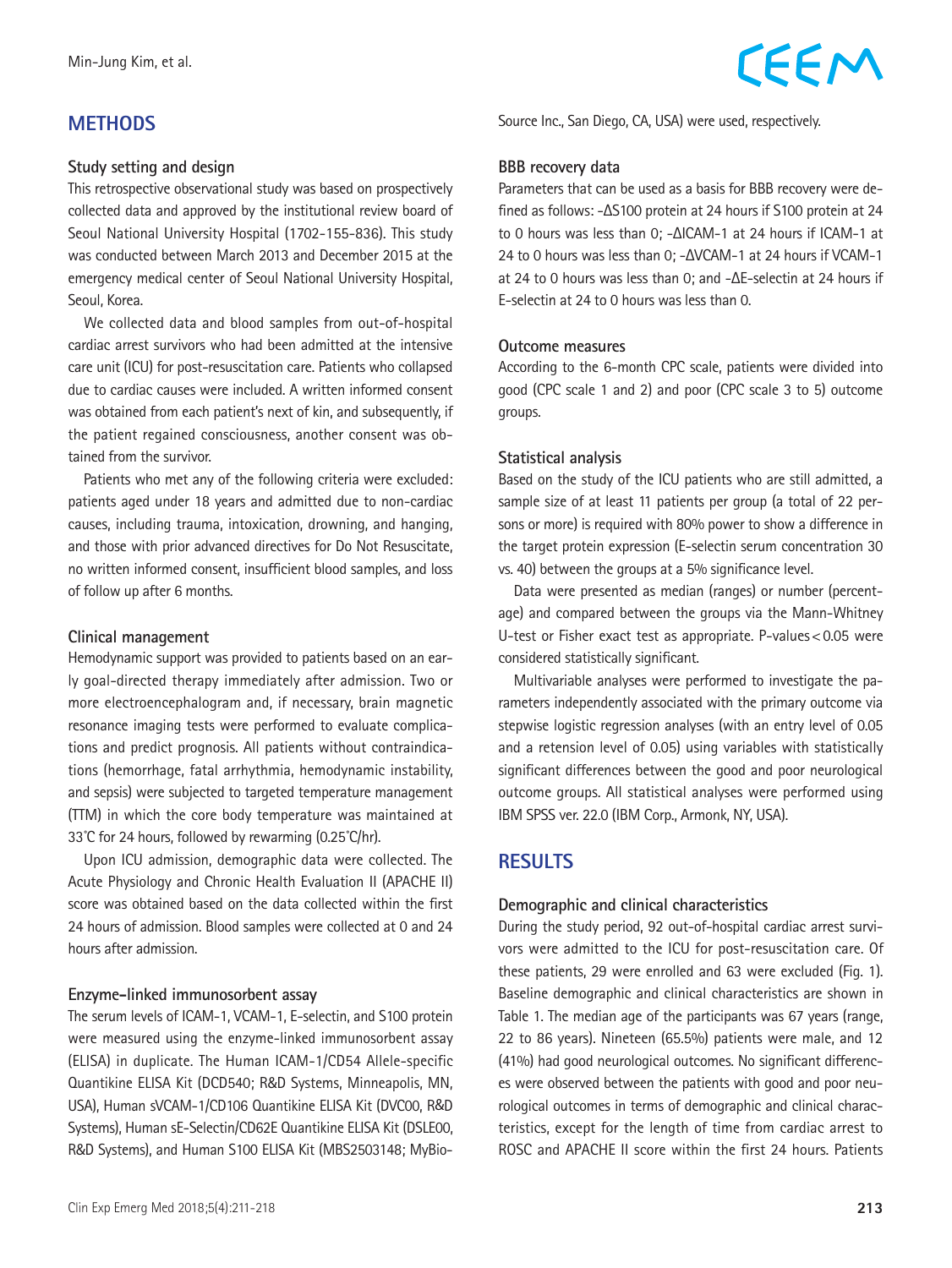were managed according to general guidelines, including prespecified TTM protocols. No differences were observed between the good and poor neurological outcome groups in terms of the elapsed time it took to reach the target temperature, duration of rewarming, and core temperature rates during initial TTM and re-



**Fig. 1.** Flowchart of the study. ICU, intensive care unit; CPC, cerebral performance category.

|  |  |  |  |  |  | Table 1. Demographic and clinical characteristics |
|--|--|--|--|--|--|---------------------------------------------------|
|--|--|--|--|--|--|---------------------------------------------------|

warming (Table 1 and Fig. 2).

#### **Association between ICAM-1, VCAM-1, E-selectin, and S100 and neurological outcomes**

The serum levels of ICAM-1, VCAM-1, E-selectin, and S100 at 0 and 24 hours were not different between the good and poor outcome groups, except that the serum level of VCAM-1 at 24 hours was higher in the poor outcome group than in the good outcome group. No differences were observed between the groups in terms of the changes in the serum levels of ICAM-1, VCAM-1, E-selectin, and S100 within 24 hours (Δ24–0 hr). However, when measuring the simultaneous changes in the serum levels of the abovementioned molecules, more patients with good neurological outcomes had simultaneous decreases in the serum levels of both VCAM-1 and S100 as well as E-selectin and S100 (Table 2 and Fig. 3).

Based on the univariate analysis, simultaneous decreases in the serum levels of VCAM-1 and S100 (odds ratio, 7.200; 95% CI, 1.353 to 38.326;  $P = 0.021$ ) as well as E-selectin and S100 (odds ratio, 15.000; 95% CI, 2.239 to 100.483; P=0.005) were associated with good neurological outcomes. When adjusted for age, interval from arrest to ROSC, and the APACHE II score, only simultaneous decreases in VCAM-1 and S100 were independently associated with good neurological outcomes (odds ratio, 9.285; 95% CI, 1.073 to 80.318; P=0.043) (Table 3).

| Variable                               | Total $(n=29)$   | Good outcomes $(n = 12)$ | Poor outcomes $(n = 17)$ | P-value |  |  |
|----------------------------------------|------------------|--------------------------|--------------------------|---------|--|--|
| Baseline demographic data              |                  |                          |                          |         |  |  |
| Median age (yr)                        | 67.0 (22.0-86.0) | $60.5(22.0 - 79.0)$      | 71.0 (45.0-86.0)         | 0.043   |  |  |
| Sex, male                              | 19(65.5)         | 6(50.0)                  | 13(76.5)                 | 0.236   |  |  |
| Underlying diseases                    |                  |                          |                          |         |  |  |
| Hypertension                           | 12(41.4)         | 4(33.3)                  | 8(47.1)                  | 0.703   |  |  |
| Diabetes mellitus                      | 12(41.4)         | 5(41.7)                  | 7(41.2)                  | 0.979   |  |  |
| Cerebrovascular accident               | 3(10.3)          | 2(16.7)                  | 1(5.9)                   | 0.553   |  |  |
| Myocardial infarction                  | 6(20.7)          | 4(33.3)                  | 2(11.8)                  | 0.198   |  |  |
| Cardiac arrest and resuscitation data  |                  |                          |                          |         |  |  |
| Witnessed arrest                       | 25(86.2)         | 12 (100.0)               | 13(76.5)                 | 0.121   |  |  |
| <b>Bystander CPR</b>                   | 9(31.0)          | 5(41.7)                  | 4(23.5)                  | 0.298   |  |  |
| Initial shockable rhythm               | 5(17.2)          | 3(25.0)                  | 2(11.8)                  | 0.622   |  |  |
| Interval from arrest to ROSC (min)     | $24(6-49)$       | $17(6-36)$               | $27(15-49)$              | 0.016   |  |  |
| Post-resuscitation data                |                  |                          |                          |         |  |  |
| GCS upon ICU admission                 | $4(3-13)$        | $7(3-3)$                 | $3(3-13)$                | 0.128   |  |  |
| APACHE II score within the first 24 hr | $27(17-40)$      | $24(17-35)$              | $28(18-40)$              | 0.027   |  |  |
| Time to target temperature (hr)        | $3(0-13)$        | $4(0-13)$                | $2.5(0-5)$               | 0.126   |  |  |
| Rewarming duration (hr)                | $21(11-24)$      | $20(11-24)$              | $21.5(19-24)$            | 0.126   |  |  |

Values are presented as median (range) or number (%). Interval from arrest to ROSC was defined as the time from the detection of cardiac arrest to ROSC in cases of unwitnessed cardiac arrest. Groups were compared using the Fisher exact test or Mann-Whitney U-test.

CPR, cardiopulmonary resuscitation; ROSC, return of spontaneous circulation; GCS, Glasgow coma scale; ICU, intensive care unit; APACHE II, Acute Physiology and Chronic Health Evaluation II.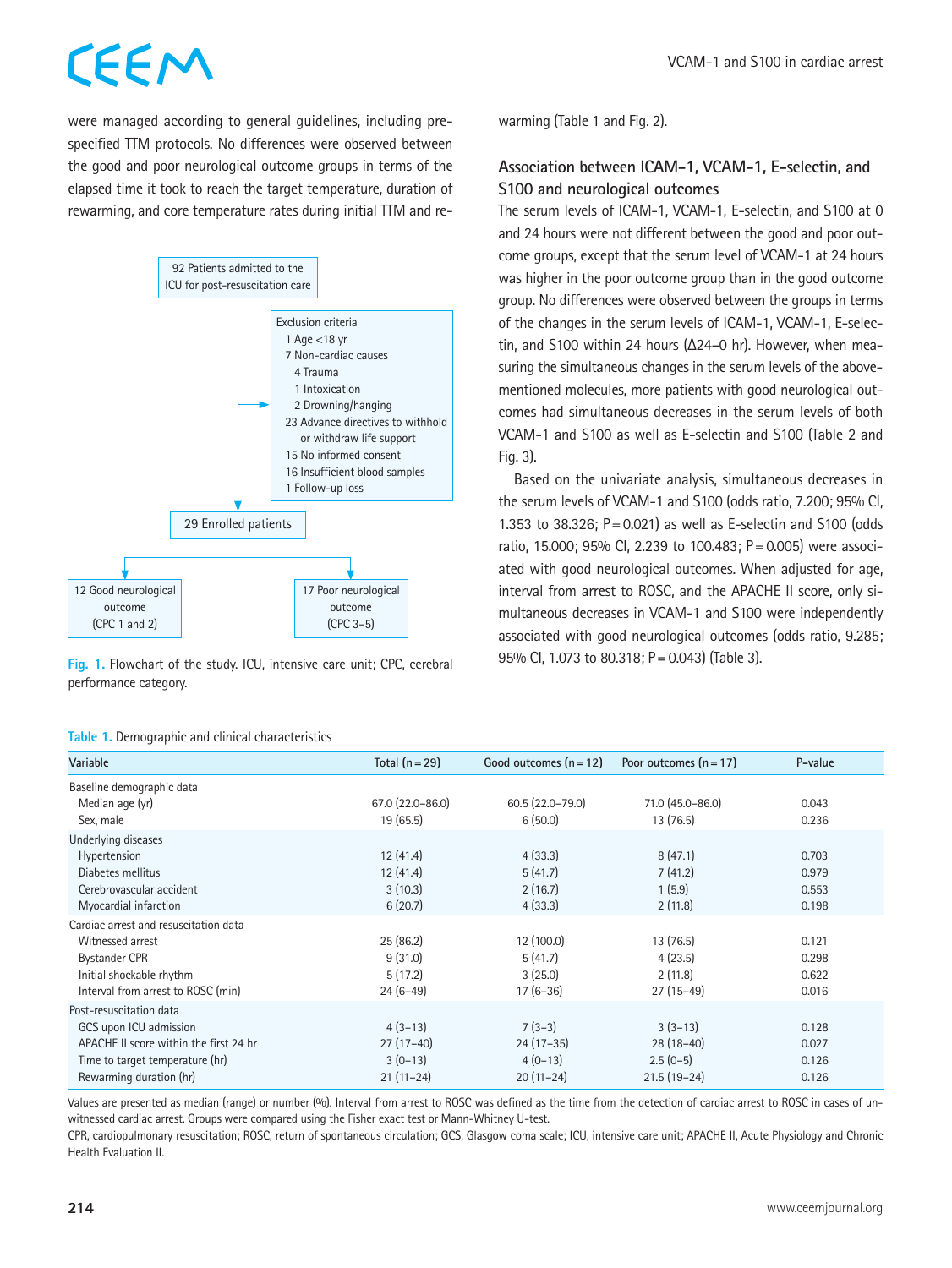

**Fig. 2.** Core temperature of the good (red line) and poor (blue line) neurological outcome groups within 72 hours of targeted temperature management. Data are presented as median (range).

| Table 2. Markers of neuronal injury and endothelial dysfunction |  |  |  |
|-----------------------------------------------------------------|--|--|--|
|-----------------------------------------------------------------|--|--|--|

| Variable                                     | Total $(n=29)$                 | Good outcomes $(n = 12)$      | Poor outcomes $(n = 17)$        | P-value |
|----------------------------------------------|--------------------------------|-------------------------------|---------------------------------|---------|
| Neuronal injury data<br>S100 protein (pg/mL) |                                |                               |                                 |         |
| At 0 hr                                      | 1,190.1 (197.0-3,756.0)        | 1,475.1 (197.0-3,676.7)       | 1,036.0 (314.9-3,756.0)         | 0.419   |
| At 24 hr                                     | 909.5 (9.5-3,821.3)            | 919.4 (9.5-3,821.3)           | 909.5 (45.1-3,510.0)            | 0.419   |
| $\Delta$ 24-0 hr                             | $-251.1$ $(-1,874.4-2,534.1)$  | $-354.0$ $(-1,808.0 - 144.6)$ | $-11.0$ $(-1,874.4-2,534.1)$    | 0.066   |
| Endothelial dysfunction data                 |                                |                               |                                 |         |
| $ICAM-1$ ( $nq/mL$ )                         |                                |                               |                                 |         |
| At 0 hr                                      | 209.7 (94.4-677.5)             | 223.4 (95.9-677.5)            | 185.8 (94.4-414.8)              | 0.845   |
| At 24 hr                                     | 237.3 (94.6-645.4)             | 221.1 (94.6-645.4)            | 253.8 (138.2-572.0)             | 0.499   |
| $\Delta$ 24-0 hr                             | $29.5$ ( $-59.4 - 294.5$ )     | 18.6 (-36.5-107.8)            | 48.9 (-59.4-294.5)              | 0.227   |
| VCAM-1 (ng/mL)                               |                                |                               |                                 |         |
| At 0 hr                                      | 1,104.6 (555.9 - 3,261.2)      | 848.7 (589.8-2,324.6)         | 1,199.6 (555.9-3,261.2)         | 0.211   |
| At 24 hr                                     | 1,062.6 (294.9-3,333.4)        | 799.6 (534.1-1,970.5)         | 1,262.6 (294.9-3,333.4)         | 0.048   |
| $\Delta$ 24-0 hr                             | $-38.9$ $(-1,004.2 - 2,095.7)$ | $-47.7$ $(-354.1 - 12.3)$     | $-3.0$ ( $-1,004.2 - 2,095.7$ ) | 0.195   |
| E-selectin (ng/mL)                           |                                |                               |                                 |         |
| At 0 hr                                      | 52.0 (10.7-384.7)              | 65.0 (27.2-384.7)             | 48.6 (10.7-215.7)               | 0.556   |
| At 24 hr                                     | 58.4 (19.7-383.0)              | 56.4 (29.6-323.3)             | 67.0 (19.7-383.0)               | 0.586   |
| $\Delta$ 24-0 hr                             | $4.6(-61.3-210.0)$             | $-2.2$ ( $-61.3-19.5$ )       | 13.2 (-59.0-210.0)              | 0.107   |
| BBB recovery data                            |                                |                               |                                 |         |
| -ΔS100 protein & -ΔICAM-1 within 24 hr       | 3(10.3)                        | 3(25.0)                       | 0(0.0)                          | 0.060   |
| -△S100 protein & -△VCAM-1 within 24 hr       | 14 (48.3)                      | 9(75.0)                       | 5(29.4)                         | 0.025   |
| -ΔS100 protein & -ΔE-selectin within 24 hr   | 10(34.5)                       | 8(66.7)                       | 2(11.8)                         | 0.005   |

Values are presented as median (range) or number (%). Groups were compared using Fisher exact test or Mann-Whitney U-test.

0 hr, upon admission at the intensive care unit; 24 hr, 24 hours after intensive care unit admission; Δ24–0 hr, differences in values between 24 and 0 hours; ICAM-1, intracellular cell adhesion molecule-1; VCAM-1, vascular cell adhesion molecule-1; BBB, blood-brain barrier; -ΔS100 protein & –ΔICAM-1 within 24 hr, simultaneous decreases of S100 protein and ICAM-1 within 24 hours; -ΔS100 protein & –ΔVCAM-1 within 24 hr, simultaneous decreases of S100 protein and VCAM-1 within 24 hours; -ΔS100 protein & –ΔE-selectin within 24 hr, simultaneous decreases of S100 protein and E-selectin within 24 hours.

#### **DISCUSSION**

In the present study, we found that simultaneous decreases in the serum levels of VCAM-1 and S100 within the first 24 hours after the ROSC were associated with good neurological outcomes in

cardiac arrest survivors. Based on this result alone, the mechanism is not fully elucidated. However, our results are consistent with the hypothesis that recovery from BBB destruction, which was identified using the simultaneous decreases in the protein markers for endothelial dysfunction and neuronal injury, was associated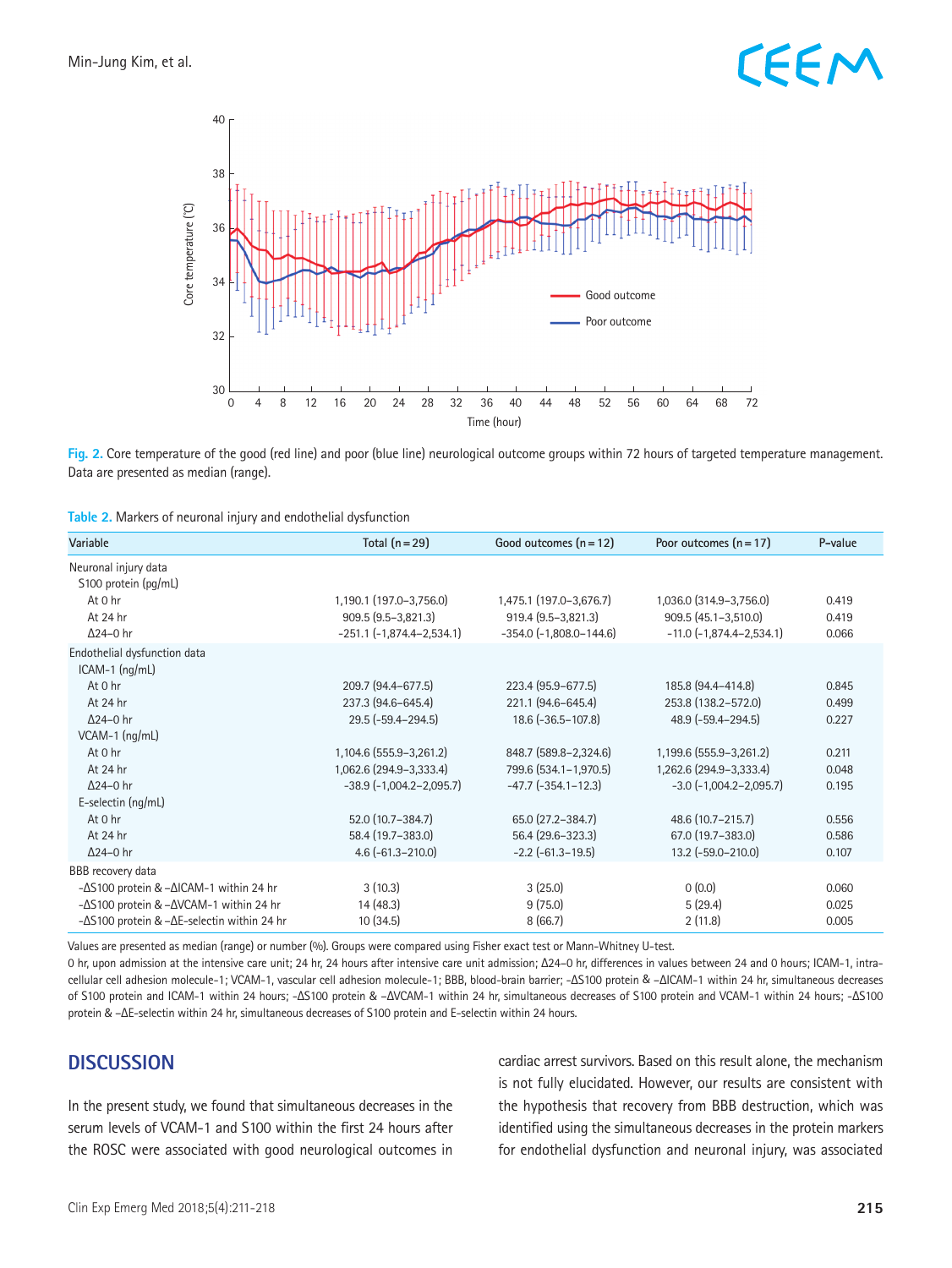



**Fig. 3.** Scatter plots for the levels of (A) intracellular cell adhesion molecule-1 (ICAM-1) and S100 protein, (B) vascular cell adhesion molecule-1 (VCAM-1) and S100 protein, and (C) E-selectin and S100 protein. The red and blue dots represent the good and poor neurological outcome groups, respectively. CPC, cerebral performance category.

**Table 3.** Univariate and multivariate analysis of good neurological outcomes

|                                                            | Univariate analysis |               |         | Multivariate analysis <sup>a)</sup> |              |         |
|------------------------------------------------------------|---------------------|---------------|---------|-------------------------------------|--------------|---------|
|                                                            | OR                  | 95% CI        | P-value | <b>OR</b>                           | 95% CI       | P-value |
| BBB recovery parameters                                    |                     |               |         |                                     |              |         |
| $-\Delta$ S100 protein & $-\Delta$ VCAM-1 within 24 hr     | 7.2                 | $1.3 - 38.3$  | 0.021   | 9.3                                 | $1.1 - 80.3$ | 0.043   |
| $-\Delta$ S100 protein & $-\Delta$ E-selectin within 24 hr | 15.0                | $2.2 - 100.5$ | 0.005   | 6.8                                 | $0.6 - 70.0$ | 0.108   |

OR, odds ratio; CI, confidence interval; BBB, blood–brain barrier; VCAM-1, vascular cell adhesion molecule-1; -ΔS100 protein & –ΔVCAM-1 within 24 hr, simultaneous decreases of S100 protein and VCAM-1 within 24 hours; -ΔS100 protein & –ΔE-selectin within 24 hr, simultaneous decreases of S100 protein and E-selectin within 24 hours. a)Age, interval from the arrest to return of spontaneous circulation, and Acute Physiology and Chronic Health Evaluation II score within 24 hours were adjusted.

with good neurological outcomes in cardiac arrest survivors.

PCAS in patients who survive after cardiac arrest leads to vascular endothelial activation, which increases vascular permeability and promotes endothelium-white blood cell interaction and endothelium-mediated inflammation.18 Several studies have shown that impaired endothelial reactivity is significantly associated with acute brain dysfunction in severe diseases. These data support the assumption that microcirculatory blood flow alteration due to endothelial dysfunction leads to serious organ dysfunction, including brain dysfunction in severe disease conditions.<sup>16,22,23</sup> In addition to the altered blood flow in the brain, endothelial dysfunction can contribute to increased BBB permeability and nerve damage because the BBB is composed of an endothelial layer with tight junctions and an astrocyte foot processes.

We collected blood samples at two time points (at 0 and 24

hours) according to previous studies. In one study about endothelial activation and injury after out-of-hospital cardiac arrest, outof-hospital cardiac arrest survivors who were comatose showed altered levels of biomarkers for endothelial activation and damage within the first 72 hours, and significant changes in the levels of biomarkers were observed within 24 hours.<sup>11</sup> In another study, the serum levels of S100 protein in cardiac arrest survivors reached peak levels during the first hour, then decreased to the nadir before 24 hours.<sup>24</sup> However, no differences were observed between the good and poor outcome groups in terms of the levels of protein markers for either endothelial activation or neuronal damage at 0 and 24 hours after resuscitation. Compared with previous studies, the present study suggests that the levels of these markers measured at specific time points (0 and 24 hours) do not clearly reflect neurological outcomes. In addition, no sig-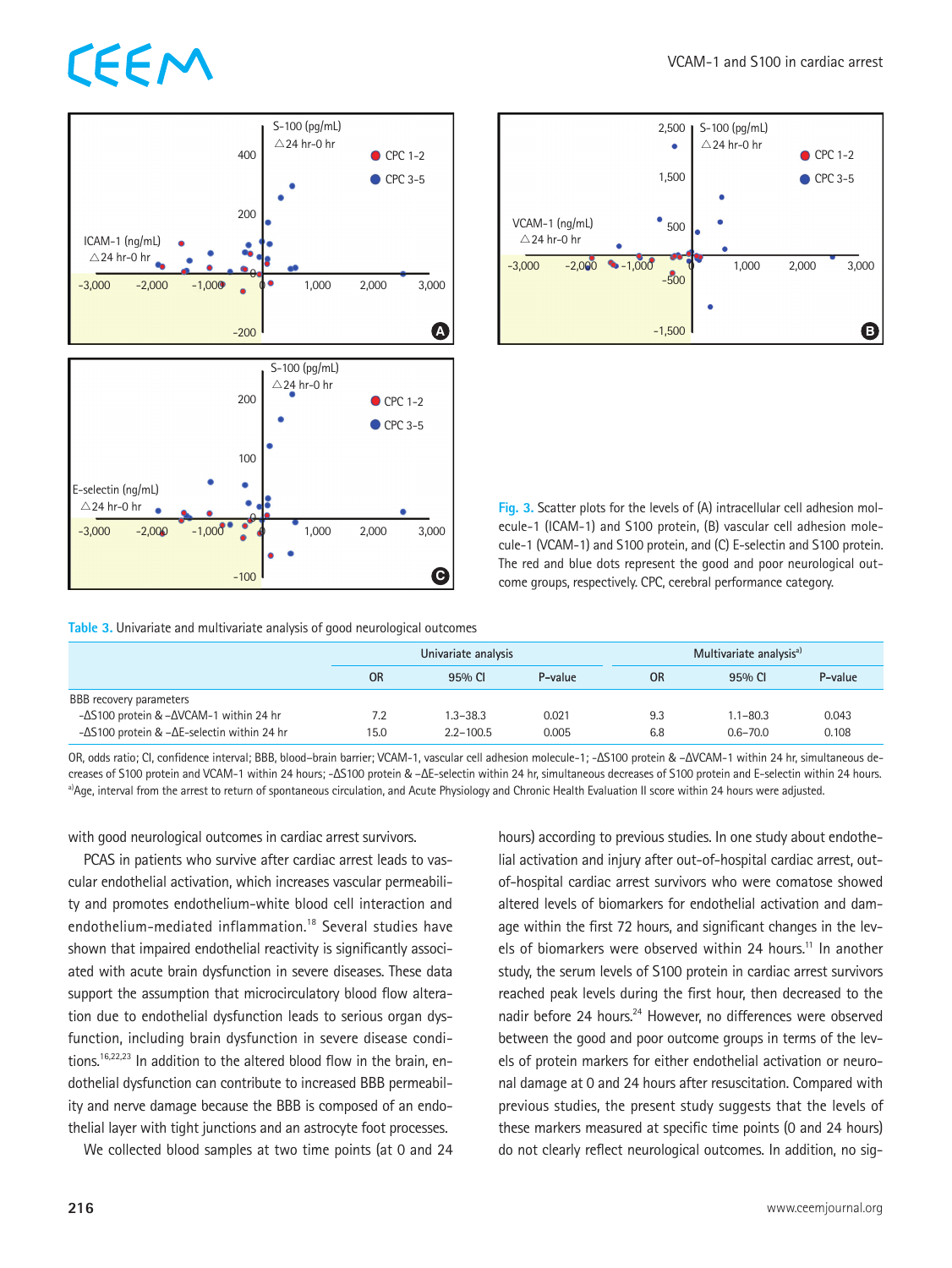nificant association was observed between the decreased levels of any single marker within the first 24 hours after the ROSC and neurological outcomes. These results suggest that simultaneous changes in the levels of the markers for endothelial activation and neuronal injury may be important in predicting neurological outcomes.

Of the previously studied markers, S100 is the most relevant marker for BBB damage. In addition, the higher the serum concentration of S100 is, which is a significant marker of BBB damage, the more prolonged the patient's delirium is. No difference was observed between the good and poor prognostic groups in terms of the S100 levels at 0 and 24 hours after resuscitation, which is similar to the results of other studies on the levels of endothelium markers. However, simultaneous decreases in the serum levels of VCAM-1 and S100 were associated with good neurological outcomes, which supports our hypothesis.

Furthermore, recent studies have shown that TTM can attenuate BBB destruction in various conditions such as global IR injury, stroke, and traumatic brain injury.<sup>25-27</sup> In the present study, all patients were treated with TTM according to prespecified protocols. Therefore, whether TTM attenuates BBB destruction or promotes recovery from BBB in cardiac arrest survivors could not be determined. Further research that focuses on the association between TTM and BBB destruction should be performed.

Cerebral autoregulation is a mechanism that helps maintain constant cerebral perfusion pressure when the mean arterial pressure changes.28 Ameloot et al.29 have conducted a study on impaired cerebral autoregulation in cardiac arrest victims, particularly in those with poor neurological outcomes, and have suggested that different hemodynamic targets for different individuals must be defined. Another study on the association between BBB disturbance and alterations in cerebral perfusion was also conducted.30 Future studies must be conducted to show whether optimal hemodynamic targets change in cardiac arrest survivors under post-resuscitation care, which is according to the degree of BBB destruction.

The present study has limitations, mostly due to the nature of the study design itself. First, this is an observational study conducted at a single center, and it is difficult to generalize the results to a larger population. Therefore, larger scale multicenter study would be necessary. Second, a pathologic analysis was not performed because this was a human-based study. For this reason, we could not confirm whether the decreased levels of endothelial markers and S100 proteins may help in improving endothelial dysfunction and BBB injury. Well-designed *in vivo* or clinical studies should be conducted to support this hypothesis. Third, although not statistically significant, the proportion of patients

with simultaneous decreases in the levels of both markers for endothelial dysfunction (ICAM-1, VCAM-1, and E-selectin) and neuronal injury (S100) were consistently higher in patients with good neurological outcomes than in those with poor neurological outcomes. Large-scale clinical studies with quantitative measurements of the levels of these biomarkers should be conducted to confirm our results that concomitant decreases in the markers for endothelial dysfunction and neuronal injury are associated with recovery from BBB destruction and good neurological outcomes in cardiac arrest survivors.

In conclusion, simultaneous decrease in VCAM-1 and S100 within the first 24 hours after the ROSC was independently associated with good neurological outcomes in cardiac arrest survivors who underwent TTM. Based on our data, we suggest that recovery from BBB destruction may be considered as a novel therapeutic target that improves neurological outcomes in cardiac arrest victims.

#### **CONFLICT OF INTEREST**

No potential conflict of interest relevant to this article was reported.

#### **REFERENCES**

- 1. Fink K, Moebes M, Vetter C, et al. Selenium prevents microparticle-induced endothelial inflammation in patients after cardiopulmonary resuscitation. Crit Care 2015;19:58.
- 2. Ahn KO, Shin SD, Suh GJ, et al. Epidemiology and outcomes from non-traumatic out-of-hospital cardiac arrest in Korea: a nationwide observational study. Resuscitation 2010;81:974- 81.
- 3. Nolan JP, Neumar RW, Adrie C, et al. Post-cardiac arrest syndrome: epidemiology, pathophysiology, treatment, and prognostication. A Scientific Statement from the International Liaison Committee on Resuscitation; the American Heart Association Emergency Cardiovascular Care Committee; the Council on Cardiovascular Surgery and Anesthesia; the Council on Cardiopulmonary, Perioperative, and Critical Care; the Council on Clinical Cardiology; the Council on Stroke. Resuscitation 2008;79:350-79.
- 4. Ballabh P, Braun A, Nedergaard M. The blood-brain barrier: an overview. Structure, regulation, and clinical implications. Neurobiol Dis 2004;16:1-13.
- 5. Lucas SM, Rothwell NJ, Gibson RM. The role of inflammation in CNS injury and disease. Br J Pharmacol 2006;147 Suppl 1: S232-40.